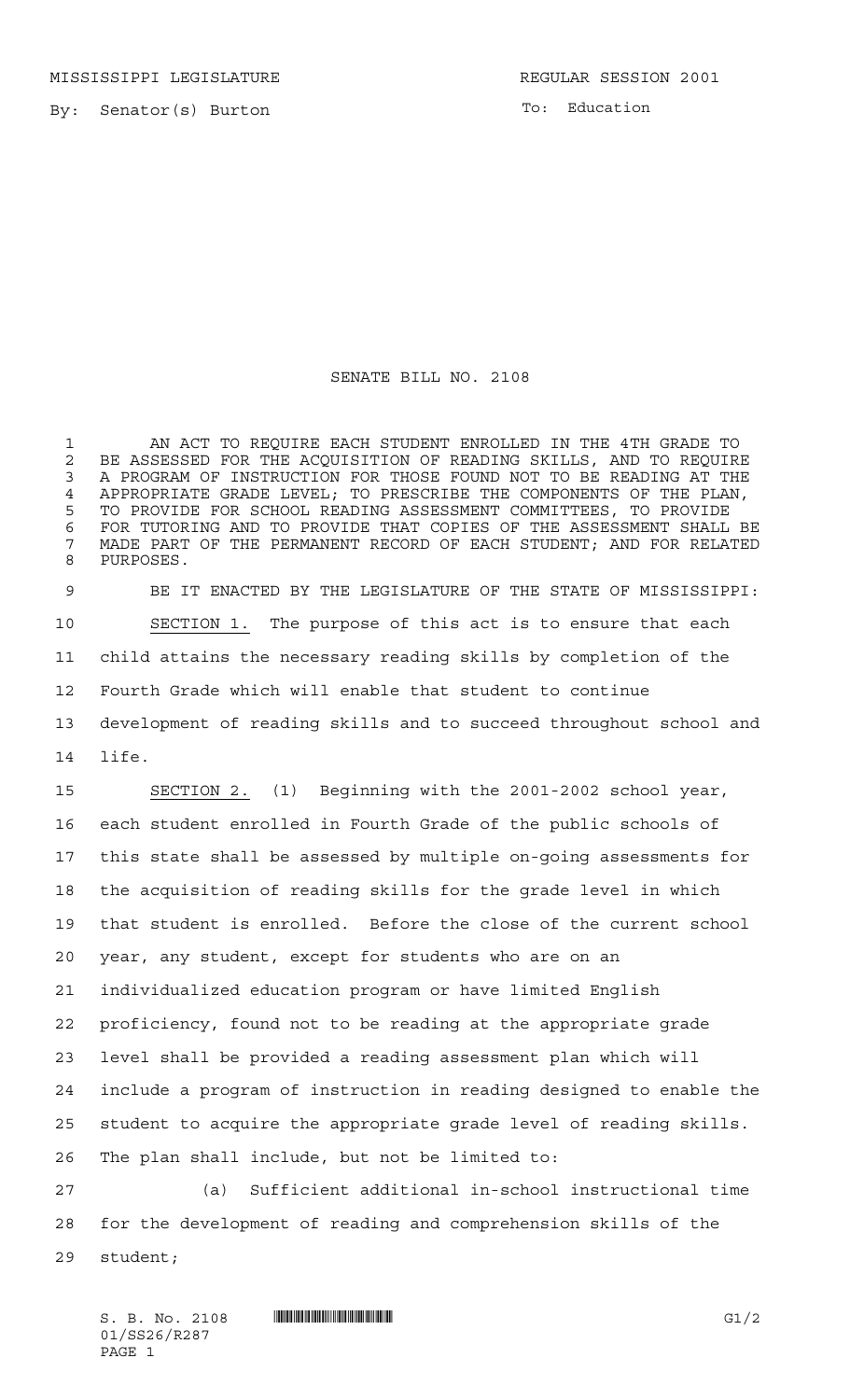(b) If necessary, tutorial instruction after regular school hours, on Saturdays and during summer; and

 (c) Utilization of teaching methodologies, including phonics and other methodologies in wide practice, as is determined appropriate by the reading assessment committee.

 The student shall be reassessed at the conclusion of the program of instruction. The program of instruction shall continue until the student is determined to be reading at or above grade level. The student may continue to progress to the next grade level while the tutorial reading instruction continues.

 (2) Each school site shall establish a committee composed of educators which, if possible, shall include a certified reading specialist to determine the reading assessment plan for each student for whom one is necessary. A parent or guardian of the student shall be included in the development of the reading assessment plan for that student. Every school district shall adopt and annually update a district plan which includes a plan for each site and which outlines how each school site will comply with the provisions of this act.

 (3) For any Fourth Grade student not reading at that grade level as determined by multiple assessments, including a nationally recognized reading assessment given mid-year, a new reading assessment plan shall be developed as specified in this section and implemented. In addition to other requirements of this act, the plan shall include specialized tutoring and may include a recommendation as to whether the student should be retained in the Fourth Grade at the close of that year.

 (4) Copies of the results of the assessment administered pursuant to subsection (1) of this section shall be made a part of the permanent record of each student until the student is reading on grade level so that the results of the next grade level assessment can be measured against the previous grade level

results.

01/SS26/R287 PAGE 2

 $S. B. No. 2108$  . We say the set of  $S. B. N_O. 2108$